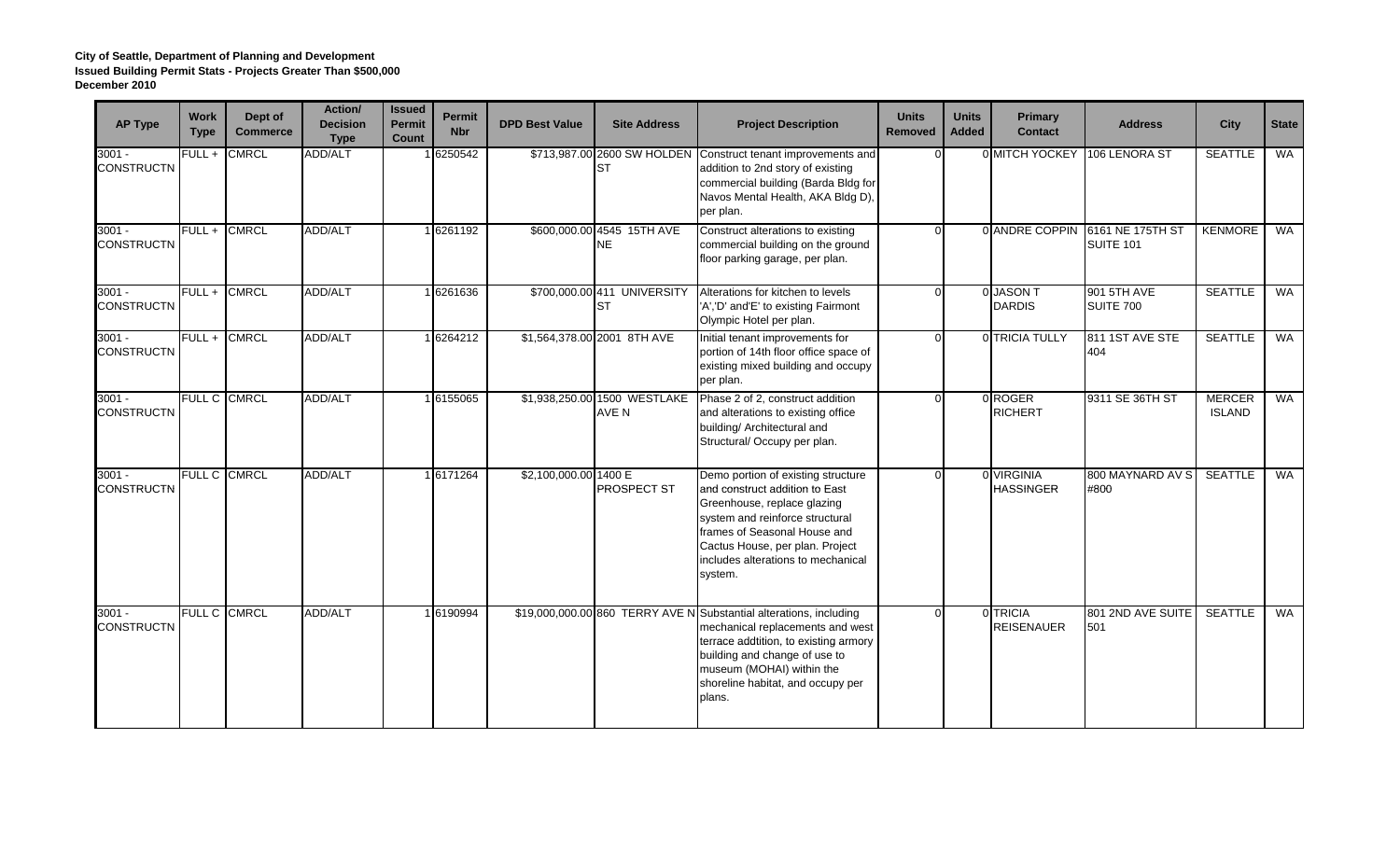| <b>AP Type</b>                       | <b>Work</b><br><b>Type</b> | Dept of<br><b>Commerce</b> | Action/<br><b>Decision</b><br><b>Type</b> | <b>Issued</b><br><b>Permit</b><br>Count | Permit<br><b>Nbr</b> | <b>DPD Best Value</b>      | <b>Site Address</b>                 | <b>Project Description</b>                                                                                                                                                        | <b>Units</b><br>Removed | <b>Units</b><br><b>Added</b> | Primary<br><b>Contact</b>             | <b>Address</b>                   | <b>City</b>          | <b>State</b>    |
|--------------------------------------|----------------------------|----------------------------|-------------------------------------------|-----------------------------------------|----------------------|----------------------------|-------------------------------------|-----------------------------------------------------------------------------------------------------------------------------------------------------------------------------------|-------------------------|------------------------------|---------------------------------------|----------------------------------|----------------------|-----------------|
| $3001 -$<br><b>CONSTRUCTN</b>        | FULL C                     | <b>CMRCL</b>               | ADD/ALT                                   |                                         | 1 6255599            |                            |                                     | \$650,000.00 320 TERRY AVE N Construct Tenant improvements for<br>restaurants in commerical building<br>per plan.                                                                 | $\Omega$                |                              | 0 GLADYS LY-AU<br><b>YOUNG</b>        | 1429 12TH AVE<br>SUITE C         | <b>SEATTLE</b>       | WA              |
| $3001 -$<br><b>CONSTRUCTN</b>        | FULL C CMRCL               |                            | ADD/ALT                                   |                                         | 1 6257261            | \$1,120,000.00 601 PINE ST |                                     | Alter 1st, 2nd and 3rd floors of<br>existing Retail (Forever 21) per<br>plan                                                                                                      |                         |                              | 0 MIKE<br><b>MONTGOMERY</b>           | 1420 SW MITCHELL PORTLAND<br>ST  |                      | $\overline{OR}$ |
| $3001 -$<br><b>CONSTRUCTN</b>        | FULL C INST                |                            | <b>ADD/ALT</b>                            |                                         | 16211002             | \$69,800,000.00 4001 EAST  |                                     | Substantial alterations to existing<br>STEVENS WAY NE University of Washington Husky<br>Union Building (UW HUB) and<br>occupy, per plan Structural and<br>utilities under 6255109 |                         |                              | 0 JODI<br>PATTERSON-<br><b>O'HARE</b> | 26456 MARINE<br><b>VIEW DR S</b> | DES<br><b>MOINES</b> | WA              |
| <b>COMMERCIAL ADD ALT</b>            |                            |                            |                                           | 10                                      |                      | 98,186,615                 |                                     |                                                                                                                                                                                   | $\overline{0}$          | $\overline{0}$               |                                       |                                  |                      |                 |
| $3001 -$<br><b>CONSTRUCTN</b>        | <b>FIELD</b>               | <b>MF</b>                  | ADD/ALT                                   |                                         | 1 6270321            |                            | \$800,000.00 1300 UNIVERSITY<br>Ist | Construct interior alterations to unit<br>11A and alterations to elevator<br>lobby, all on 11th floor, per floor<br>plans, subject to field inspection.                           | $\Omega$                |                              | 0 ASHLEY<br><b>FREDERICK</b>          | 315 5TH AVE S                    | <b>SEATTLE</b>       | WA              |
| <b>MULTIFAMILY ADD ALT</b>           |                            |                            |                                           |                                         |                      | 800.000.00<br>S.           |                                     |                                                                                                                                                                                   | 0l                      | 0                            |                                       |                                  |                      |                 |
| $3003 -$<br><b>BLANKET</b>           | <b>FULL C CMRCL</b>        |                            | <b>CHILD</b>                              |                                         | 1 6265806            |                            | \$700,000.00 1301 2ND AVE           | <b>Blanket Permit for interior non-</b><br>structural alterations. Improvement<br>for new partitions, doors and<br>finishes to Docusign Floors 20 & 21                            | $\Omega$                |                              | <b>ORACHEL BIAGI</b>                  | 1326 5TH AVE<br>SUITE 500        | <b>SEATTLE</b>       | WA              |
| $3003 -$<br><b>BLANKET</b>           | FULL C CMRCL               |                            | <b>CHILD</b>                              |                                         | 1 6267537            |                            | \$600,000.00 1301 2ND AVE           | Blanket Permit for interior non-<br>structural alterations for Physicians<br>Insurance floors 26 & 27                                                                             | $\Omega$                |                              | 0 MARVIN<br>YAMAGUCHI                 | 6718 SYCAMORE<br><b>AVE NW</b>   | <b>SEATTLE</b>       | <b>WA</b>       |
| $3003 -$<br><b>BLANKET</b>           | FULL C CMRCL               |                            | <b>CHILD</b>                              |                                         | 1 6267566            |                            | \$650,652.00 720 OLIVE WAY          | Blanket Permit for interior non-<br>structural alterations to the 19th &<br>20th floor. For ANCHOR QEA, per<br>plans.                                                             | $\Omega$                |                              | 0 CLOVER<br><b>SCHULER</b>            | 1326 5TH AV SUITE<br>500         | <b>SEATTLE</b>       | WA              |
| $3003 -$<br><b>BLANKET</b>           | FULL C CMRCL               |                            | <b>CHILD</b>                              |                                         | 1 6267767            |                            | \$2,411,200.00 622 BROADWAY         | Blanket Permit for interior non-<br>structural alterations to the 3rd, 5th<br>& 6th floor. For Swedish Health<br>Services, per plans.                                             | $\Omega$                |                              | 0 FENITA LONG                         | 810 3RD AV                       | <b>SEATTLE</b>       | WA              |
| <b>COMMERCIAL TENANT IMPROVEMENT</b> |                            |                            |                                           |                                         |                      | 4,361,852.00               |                                     |                                                                                                                                                                                   | $\Omega$                | $\Omega$                     |                                       |                                  |                      |                 |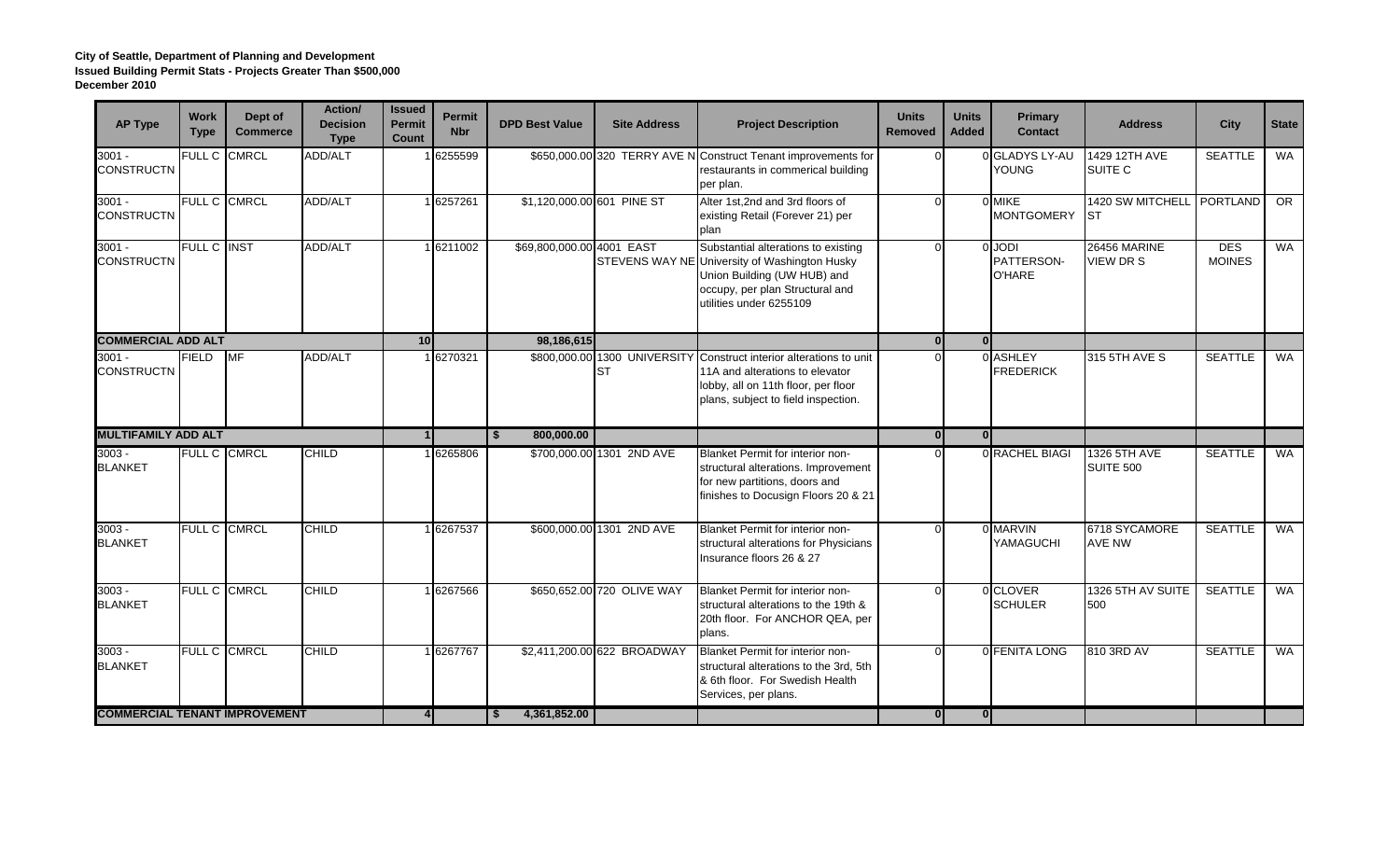| <b>AP Type</b>                | <b>Work</b><br><b>Type</b> | Dept of<br><b>Commerce</b> | Action/<br><b>Decision</b><br><b>Type</b> | <b>Issued</b><br><b>Permit</b><br><b>Count</b> | <b>Permit</b><br><b>Nbr</b> | <b>DPD Best Value</b> | <b>Site Address</b>                        | <b>Project Description</b>                                                                                                                                                                                                                                                                                                                                 | <b>Units</b><br><b>Removed</b> | <b>Units</b><br><b>Added</b> | Primary<br><b>Contact</b>               | <b>Address</b>                                          | <b>City</b>                 | <b>State</b> |
|-------------------------------|----------------------------|----------------------------|-------------------------------------------|------------------------------------------------|-----------------------------|-----------------------|--------------------------------------------|------------------------------------------------------------------------------------------------------------------------------------------------------------------------------------------------------------------------------------------------------------------------------------------------------------------------------------------------------------|--------------------------------|------------------------------|-----------------------------------------|---------------------------------------------------------|-----------------------------|--------------|
| $1004 -$<br><b>MECHANICAL</b> | <b>FULL C CMRCL</b>        |                            | <b>MECHANICAL</b>                         |                                                | 1 6262904                   |                       | W                                          | \$821,000.00 635 ELLIOTT AVE Install 2 rooftop exhaust fans, 17<br>VAV boxes, 1 split system, 2<br>kitchen hoods, ((1) type one & (1)<br>type two) exhaust duct, grease duct<br>and associated ductwork, diffusers<br>and grills.                                                                                                                          |                                |                              | 0 JESICA<br><b>ROGERS</b>               | 1221 2ND AVE<br><b>NORTH</b>                            | <b>KENT</b>                 | WA           |
| <b>MECHANICAL</b>             |                            |                            |                                           |                                                |                             | 821,000.00<br>- SS    |                                            |                                                                                                                                                                                                                                                                                                                                                            | 0l                             | 0 <sup>1</sup>               |                                         |                                                         |                             |              |
| $3001 -$<br><b>CONSTRUCTN</b> | $FULL +$                   | <b>CMRCL</b>               | <b>NEW</b>                                |                                                | 1 6266948                   |                       | \$36,758,295.00 114 WESTLAKE<br>AVE N      | Initial tenant improvements to M<br>retail space per plans.                                                                                                                                                                                                                                                                                                | $\Omega$                       |                              |                                         | <b>OLJEFF BABIENKO 3150 35TH AVENUE</b><br><b>SOUTH</b> | <b>SEATTLE</b>              | WA           |
| $3001 -$<br><b>CONSTRUCTN</b> | FULL C CMRCL               |                            | <b>NEW</b>                                |                                                | 1 6176137                   |                       | \$31,935,437.00 1200 MADISON<br><b>IST</b> | LFD LTR 8/2/2010 Phase III of III<br>for mixed use structure<br>(architectural completion) and<br>occupy per plans.                                                                                                                                                                                                                                        | $\Omega$                       |                              | 237 JODI<br>PATTERSON-<br><b>O'HARE</b> | <b>26456 MARINE</b><br><b>VIEW DR S</b>                 | <b>DES</b><br><b>MOINES</b> | WA           |
| $3001 -$<br><b>CONSTRUCTN</b> | FULL C CMRCL               |                            | <b>NEW</b>                                |                                                | 16178614                    |                       | \$2,426,392.00 1200 MADISON<br><b>IST</b>  | LFD LTR 8/2/2010 Phase I of III<br>phases for mixed use building<br>/shoring and excavation only/ build<br>per plan.                                                                                                                                                                                                                                       |                                |                              | 0 JODI<br>PATTERSON-<br><b>O'HARE</b>   | 26456 MARINE<br><b>VIEW DR S</b>                        | <b>DES</b><br><b>MOINES</b> | <b>WA</b>    |
| $3001 -$<br><b>CONSTRUCTN</b> | FULL C CMRCL               |                            | <b>NEW</b>                                |                                                | 16178615                    |                       | \$9,545,280.00 1200 MADISON<br><b>ST</b>   | LFD LTR 8/2/2010 Phase II of III<br>for new construction of mixed-use<br>structure / foundation and structural<br>completion/ build per plan.                                                                                                                                                                                                              | $\Omega$                       |                              | 0 JODI<br>PATTERSON-<br><b>O'HARE</b>   | 26456 MARINE<br>VIEW DR S                               | <b>DES</b><br><b>MOINES</b> | WA           |
| $3001 -$<br><b>CONSTRUCTN</b> | FULL C CMRCL               |                            | <b>NEW</b>                                |                                                | 16187614                    |                       |                                            | \$6,997,666.00 901 STEWART ST Construct new mixed-use building<br>addition to existing Gethsemane<br>Lutheran Church and occupy<br>residential units only, per plan.<br>Basement, first & second flrs. shell<br>permit only. T.I. under future<br>permit.(removal of north portion of<br>structure, shoring, excavation<br>under separate permit 6255078). | $\Omega$                       |                              | 50 KIMBERLY<br><b>MCKITTRICK</b>        | 911 WESTERN<br><b>AVENUE</b>                            | <b>SEATTLE</b>              | WA           |
| <b>NEW COMMERCIAL</b>         |                            |                            | 5                                         |                                                | 87,663,070.00               |                       |                                            | 0                                                                                                                                                                                                                                                                                                                                                          | 287                            |                              |                                         |                                                         |                             |              |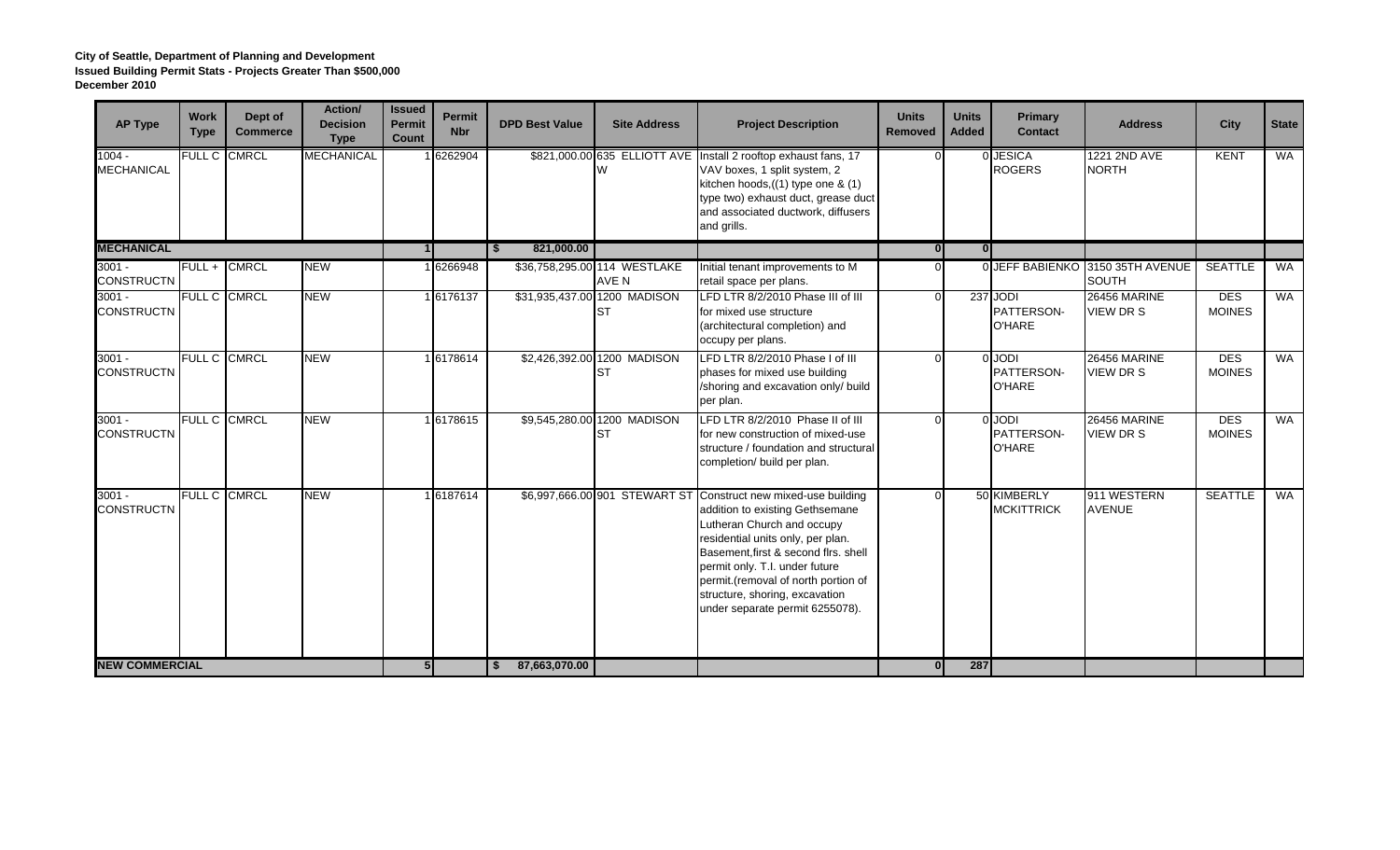| <b>AP Type</b>                | <b>Work</b><br><b>Type</b> | Dept of<br><b>Commerce</b> | Action/<br><b>Decision</b><br><b>Type</b> | <b>Issued</b><br>Permit<br>Count | Permit<br><b>Nbr</b> | <b>DPD Best Value</b> | <b>Site Address</b>                | <b>Project Description</b>                                                                                                                                                                  | <b>Units</b><br>Removed | <b>Units</b><br><b>Added</b> | Primary<br><b>Contact</b> | <b>Address</b>                | <b>City</b>     | <b>State</b> |
|-------------------------------|----------------------------|----------------------------|-------------------------------------------|----------------------------------|----------------------|-----------------------|------------------------------------|---------------------------------------------------------------------------------------------------------------------------------------------------------------------------------------------|-------------------------|------------------------------|---------------------------|-------------------------------|-----------------|--------------|
| $3001 -$<br><b>CONSTRUCTN</b> | <b>FULL C MF</b>           |                            | <b>NEW</b>                                |                                  | 1 6264063            |                       | AVE SW                             | \$509,100.00 2206 CALIFORNIA Establish use as 4 unit townhouses<br>(Bldg. B) and construct (2 office<br>and apartment live/works/(Bldg. A)<br>review & process for 2 APs under<br>6260113). |                         |                              | <b>4 DAN DUFFUS</b>       | 300 QUEEN ANNE<br>AVE N, #369 | <b>SEATTLE</b>  | WA           |
| <b>NEW MULTIFAMILY</b>        |                            |                            |                                           |                                  |                      | 509,100.00            |                                    |                                                                                                                                                                                             | 01                      |                              |                           |                               |                 |              |
| $3001 -$<br><b>CONSTRUCTN</b> | $FULL + SFD$               |                            | <b>NEW</b>                                |                                  | 16231722             |                       | \$516,098.00 4908 S THISTLE<br>IS1 | Establish use as and construct<br>single family residence with<br>attached garage and accessory<br>dwelling unit, per plan.                                                                 |                         |                              | 2 EDDIE KING              | 500 MT OLYMPUS<br>DR SW       | <b>ISSAQUAH</b> | <b>WA</b>    |
| <b>NEW SINGLE FAMILY</b>      |                            |                            |                                           |                                  |                      | 516,098.00            |                                    |                                                                                                                                                                                             | 0 <sup>1</sup>          |                              |                           |                               |                 |              |
| <b>TOTAL</b>                  |                            |                            |                                           |                                  | 23                   | 192,857,735.00        |                                    |                                                                                                                                                                                             | <b>OI</b>               | 293                          |                           |                               |                 |              |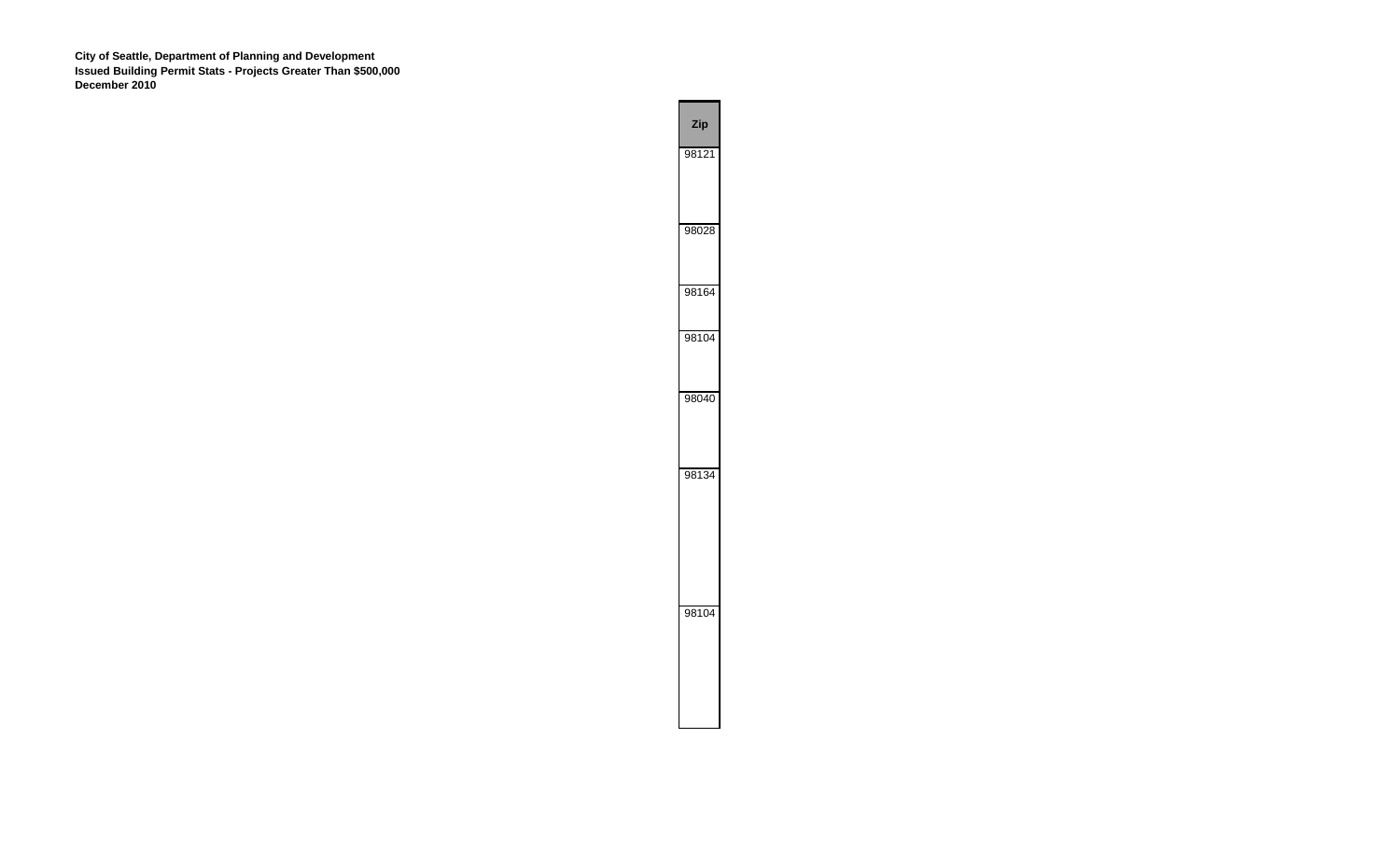